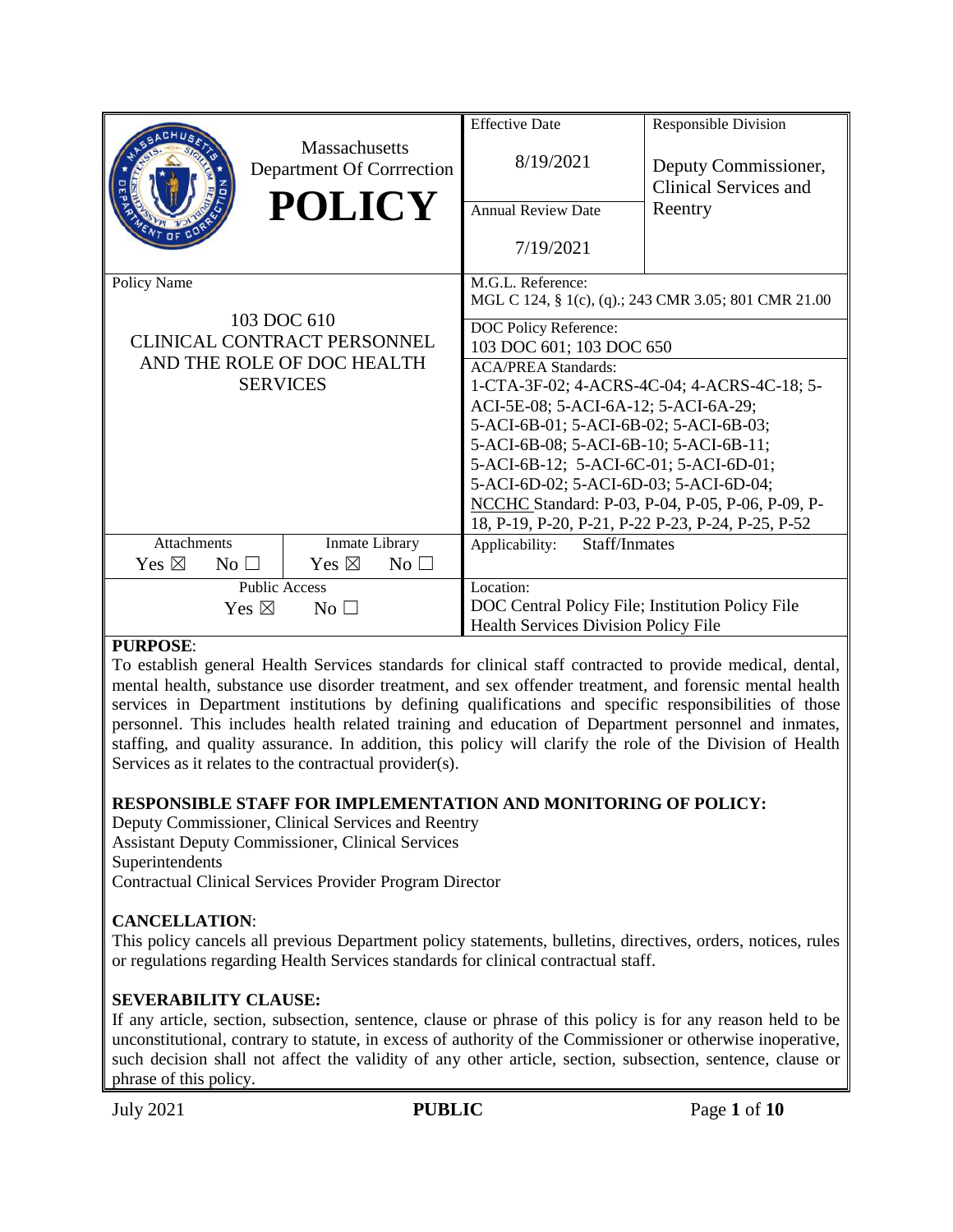# **TABLE OF CONTENTS**

| 610.01 | <b>General Policy</b>                             | 3 |
|--------|---------------------------------------------------|---|
| 610.02 | <b>Contractual Clinical Personnel</b>             | 3 |
| 610.03 | Role of the Division of Health Services           | 7 |
| 610.04 | <b>Health Training for Correctional Personnel</b> | 7 |
| 610.05 | <b>Inmate Workers</b>                             | 9 |
| 610.06 | Students and, Interns                             | 9 |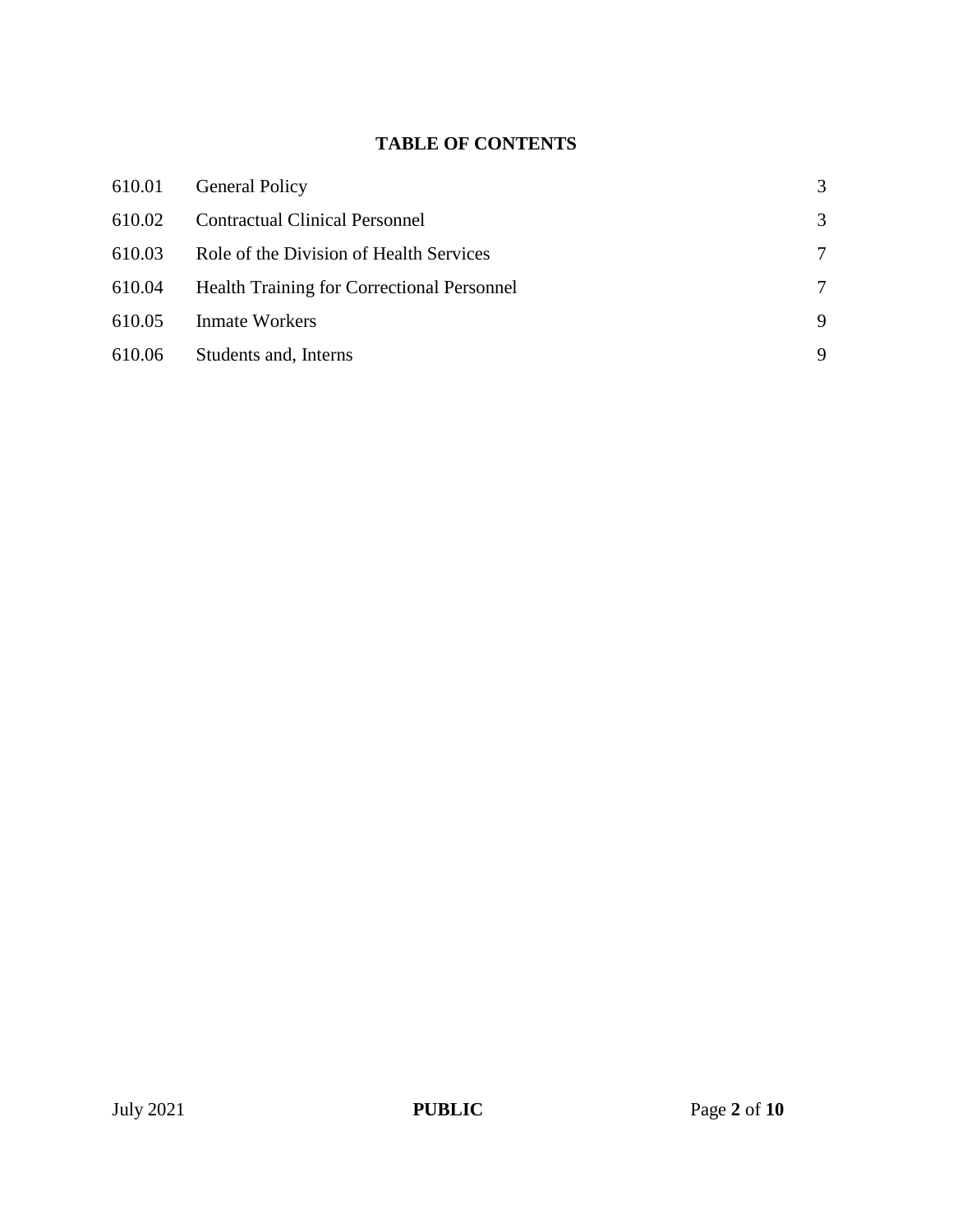### **610.01 GENERAL POLICY**

In concert with the Division of Health Services, the contractual clinical services provider shall be solely responsible for making all decisions with respect to the type, timing and level of services needed by inmates covered under the contractual agreement with the Department of Correction. The Department of Correction Health Services Division shall ensure that all contractual medical, nursing, dental, mental health, forensic mental health, substance use disorder treatment, sex offender treatment and support staff shall have qualifications and experience consistent with those of their respective professions in the general community. The qualifications of contractual clinical staff shall be in compliance with all applicable requirements for licensure, certification, or registration in effect in the Commonwealth of Massachusetts. Verification of current credentials shall be kept on file at each institution.

- 1. The Health Services Division shall ensure that the contractor provides each institution having on-site clinical personnel with written job descriptions that define the specific duties and responsibilities of these personnel. These job descriptions shall have approval of the Assistant Deputy Commissioner of Clinical Services or designee and shall be reviewed at least annually.
- 2. Matters of clinical judgment are the sole province of the responsible providers.
- 3. The contractual medical provider will maintain a manual of written policies and defined procedures specifically developed for the individual institutions and approved by the Assistant Deputy Commissioner of Clinical Services. All policies and procedures will be in compliance with the American Correctional Association (ACA), the National Commission of Correctional Health Care (NCCHC) Standards, and in the case of Bridgewater State Hospital with The Joint Commission standards and shall be reviewed at least annually for necessary revisions. When there is a conflict between standards the more restrictive will be adhered to.

# **610.02 CONTRACTUAL CLINICAL PERSONNEL**

The selection of contractual clinical services providers by the Department shall be achieved through a competitive selection process in accordance with 801 CMR 21.00. Physician coverage, as well as other clinical coverage in Department institutions will be defined through the contractual agreement between the Department and contractors. Any changes in staffing patterns (matrices) made during the life of an agreement must be pre-approved by the Assistant Deputy Commissioner of Clinical Services.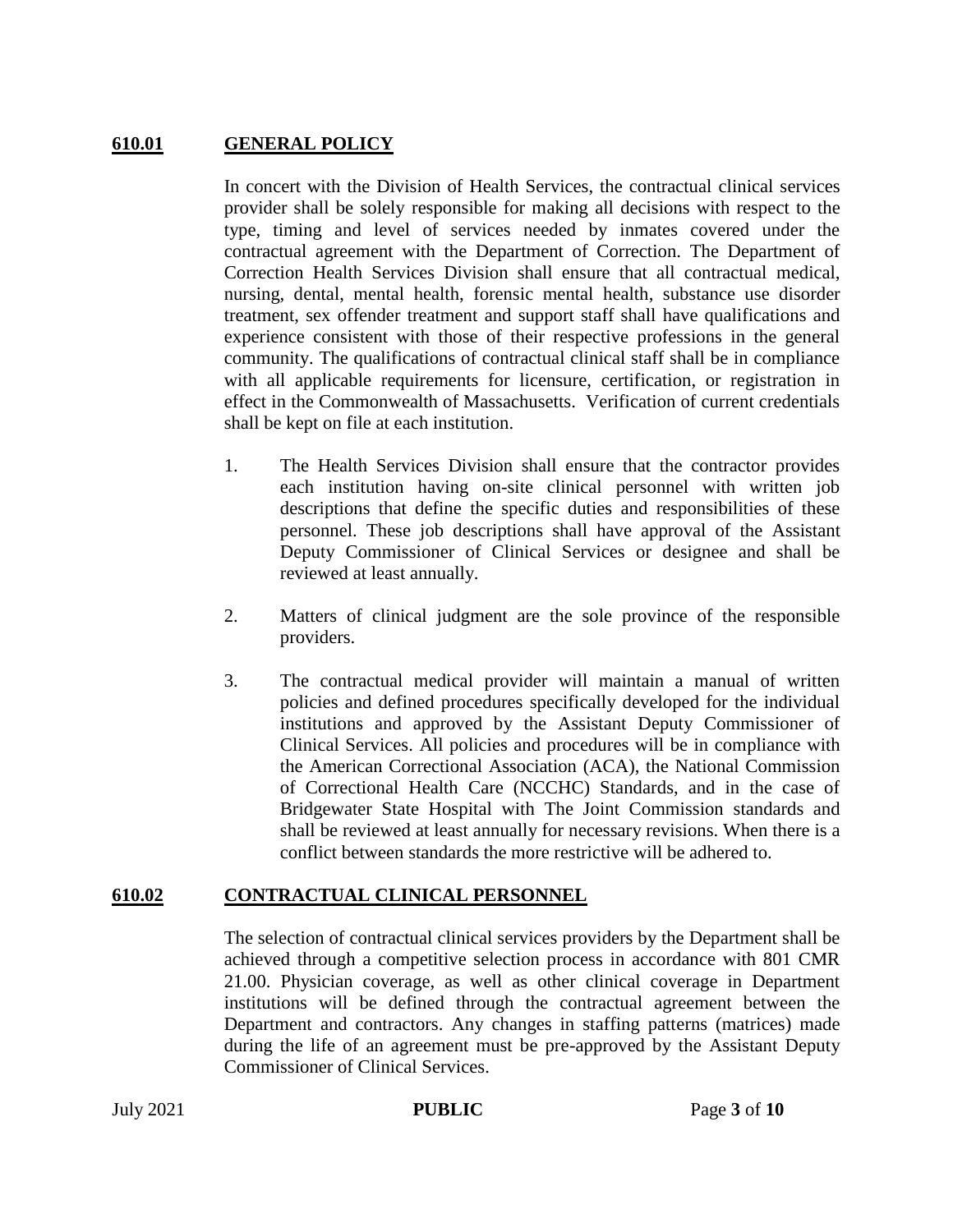Each professional group shall have a Program Director who shall report directly to the Assistant Deputy Commissioner of Clinical Services for administrative supervision.

- 1. The Program Medical Director of the contractual clinical services provider group shall be responsible for clinical supervision of all contractual staff who provide services within the Department under their contractual agreement. The Program Medical Director of the contractual group will designate a Medical Director at all institutions covered by the agreement, who will be responsible for clinical services at that institution and be responsible for final medical judgments.
- 2. Clinical services shall be discussed at least quarterly at documented administrative meetings between the on-site Medical Director, the Health Service Administrator, the Superintendent of the institution and other members of the clinical services and correctional staffs, as appropriate. Regular monthly and quarterly statistical reports shall be submitted to the Superintendent by the Health Services Administrator, along with an annual summary report, to include at least the number of inmates receiving clinical services by category of care including, but not limited to: operative procedures, referrals to specialists, prescriptions written, laboratory and x-ray tests completed, infirmary admissions (if applicable), onsite or offsite hospital admissions, serious injuries or illness, HIV testing, TB testing, emergency services and inmate deaths. In addition, there will be a health service staff meeting at least monthly to review administrative procedural issues.
- 3. The contractual provider shall ensure that all physicians providing services to Department institutions shall be licensed in the Commonwealth of Massachusetts to the extent required by 243 CMR, Board of Registration in Medicine, §3.05 and shall submit verification of unrestricted licensure along with evidence of DEA and DPH pharmaceutical registration, and malpractice insurance coverage prior to the date that the physician commences the provision of services to the Department. Complete credential packages shall be submitted within three months of employment and acted upon by the contractual provider within a reasonable time. The Department shall specify requirements for board certification or eligibility in the contractual agreements for physician services of a specialty nature.
- 4. The Program Director of the contractual provider shall designate an individual(s) to conduct physician credentialing and each physician shall be re-credentialed every two (2) years. All credentialing records shall be the property of the Department of Correction.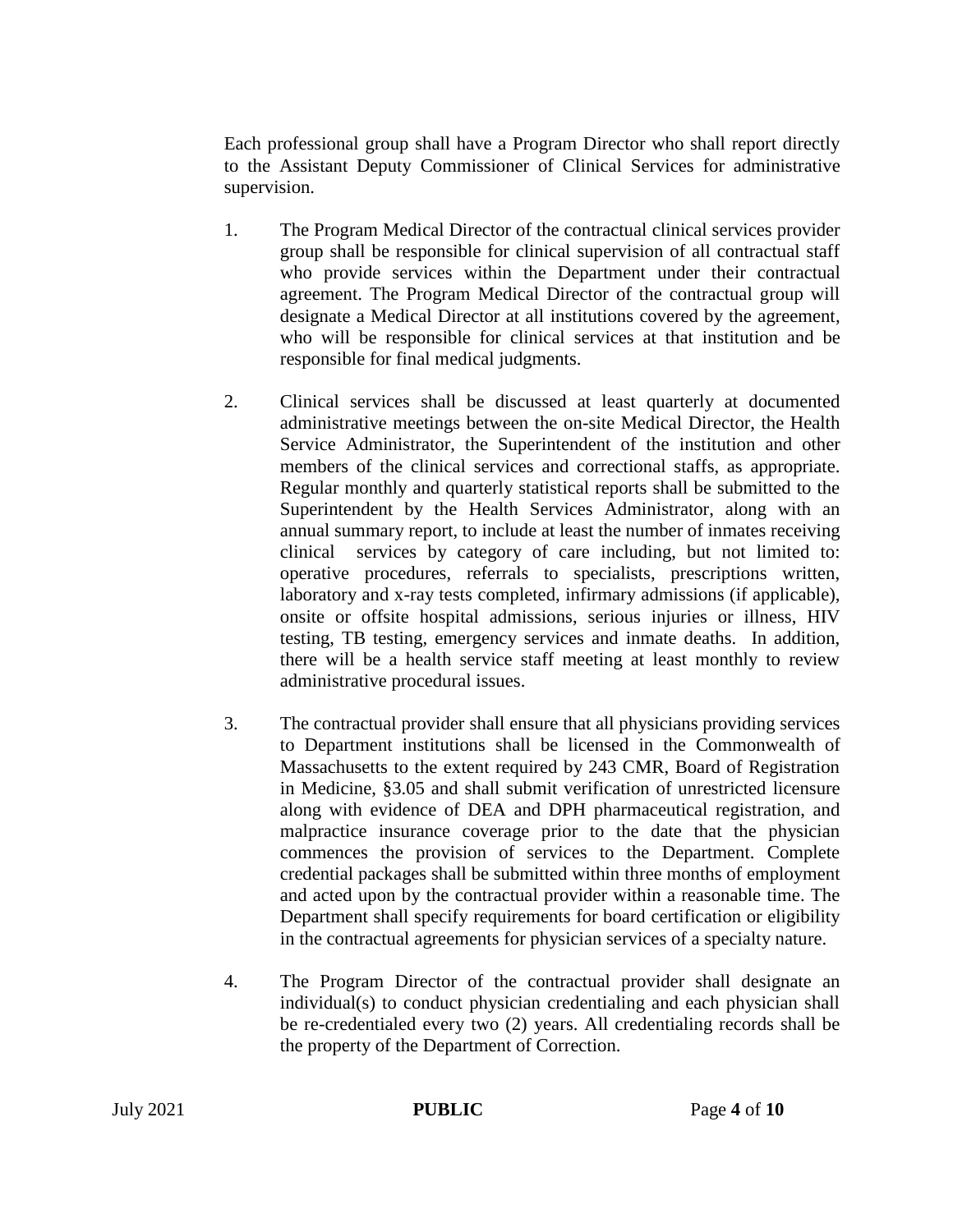- 5. The contractual provider shall insure that all other personnel shall be licensed, certified or registered to the extent required by law to perform the requirements of their positions in the Department institutions. The contractual provider shall conduct any credentialing required of these staff as may be required by the pertinent regulatory authorities.
- 6. The contractual provider shall ensure that all clinical personnel complete all continuing education requirements necessary for licensure and receive at least twelve (12) hours of continuing education or staff development that is appropriate for their position.

All qualified health care professionals who have patient contact must have current training in cardiopulmonary resuscitation (CPR).

- 7. The Program Medical Director of the contractual group and each designated Medical Director shall monitor the clinical services rendered by mid-level practitioners as follows:
	- a. Evidence of quarterly supervision of all physician assistants and nurse practitioners shall be kept on file with the contractual provider.
	- b. A current list of supervising physicians for individual physician assistants and nurse practitioners shall be forwarded to the Massachusetts Board of Registration in Medicine with a copy sent to the Director of Health Services.
- 8. All contractual personnel must receive security clearance by the Department prior to the provision of services. This will include a Board of Probation, NCIC check and fingerprinting. Whenever either a NCIC check or fingerprint card is returned as problematic, the Assistant Deputy Commissioner of Clinical Services will take appropriate action.
- 9. All contractual personnel shall be subject to all rules and regulations of the Department which are set forth in the Departmental "Blue Book".
- 10. Through the contractual provider, the Division of Health Services will ensure that an adequate number of clinical staff members of varying types are available commensurate with the scope of services provided at the individual institutions. The Health Services Administrator at each institution shall recommend the clinical personnel requirements in all categories in order to provide inmate access to clinical staff and services. Such recommendations shall be reviewed by the program director and the Director of Health Services on a regular basis. The staffing levels shall be reviewed at least annually by the Director of Health Services or designee.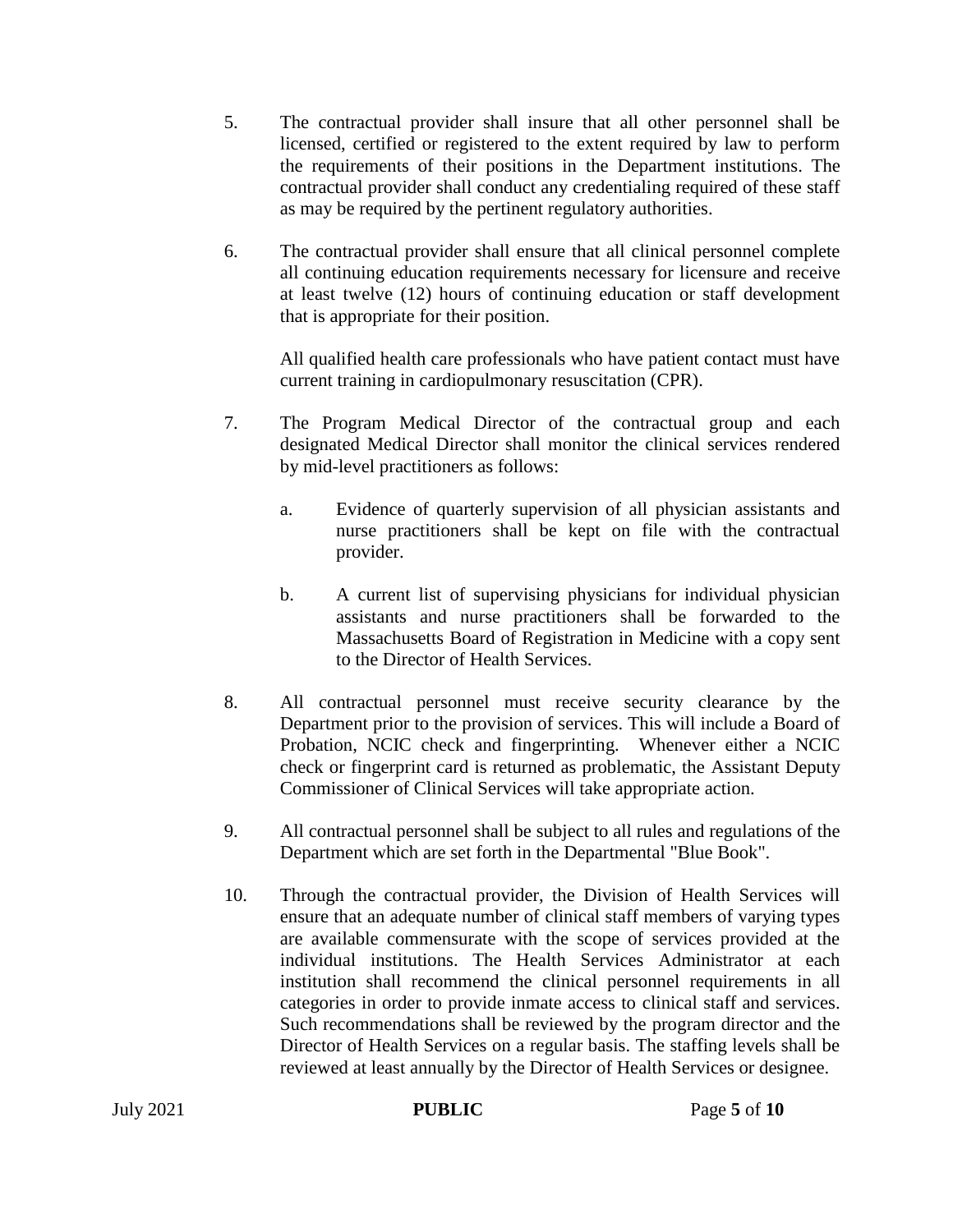11. The provider shall have the sole and exclusive right to hire and fire contractual personnel. A Superintendent may deny entrance of any contractual personnel to their institution. The Superintendent shall notify the Assistant Deputy Commissioner of Clinical services of such denial and the reason(s) for it as soon as is practical. The Assistant Deputy Commissioner of Clinical Services will notify the Program Director as soon as possible.

The Assistant Deputy Commissioner of Clinical Services may deny entrance of any contractual personnel to any or all sites, and shall notify the Program Director of such denial and the reasons for it as soon as is practical. Within one week of the denial the Assistant Deputy Commissioner of Clinical Services, the Program Director, and the Superintendent of the effected site shall communicate the reasons for and circumstances surrounding the denial. After a review of the denial, along with any additional information concerning the situation resulting in the denial, the Assistant Deputy Commissioner of Clinical Services shall render a final decision regarding the initial denial of entrance and may elect to reinstate the individual or to uphold the denial status.

- 12. The contractual provider will submit to the Assistant Deputy Commissioner of Clinical Services a written staffing plan, for each institution - all shifts, that assures a sufficient number of clinical services staff of varying types is available to provide adequate evaluations and treatment consistent with community standards. The Assistant Deputy Commissioner of Clinical Services will review and approve the plan on an annual basis.
- 13. The Program Medical Director shall monitor the clinical services provided by all primary care physicians, psychiatrists, dentists, nurse practitioners, physician assistants and psychologists, either as independent contractors, employees or subcontractors and perform a formal annual peer review on each practitioner. Written peer review documentation will be kept by the Program Medical Director as confidential information according to current rules, regulations and laws. However, documentation shall be provided to the Assistant Deputy Commissioner of Clinical Services indicating that a peer review has taken place, the date of the review, the name of the provider reviewed and that the review is duly recorded and filed in the office of the Program Medical Director.

The Program Medical Director shall provide the Assistant Deputy Commissioner of Clinical Services with a copy of the most recent Peer Review policy and procedure, to include but not be limited to the peer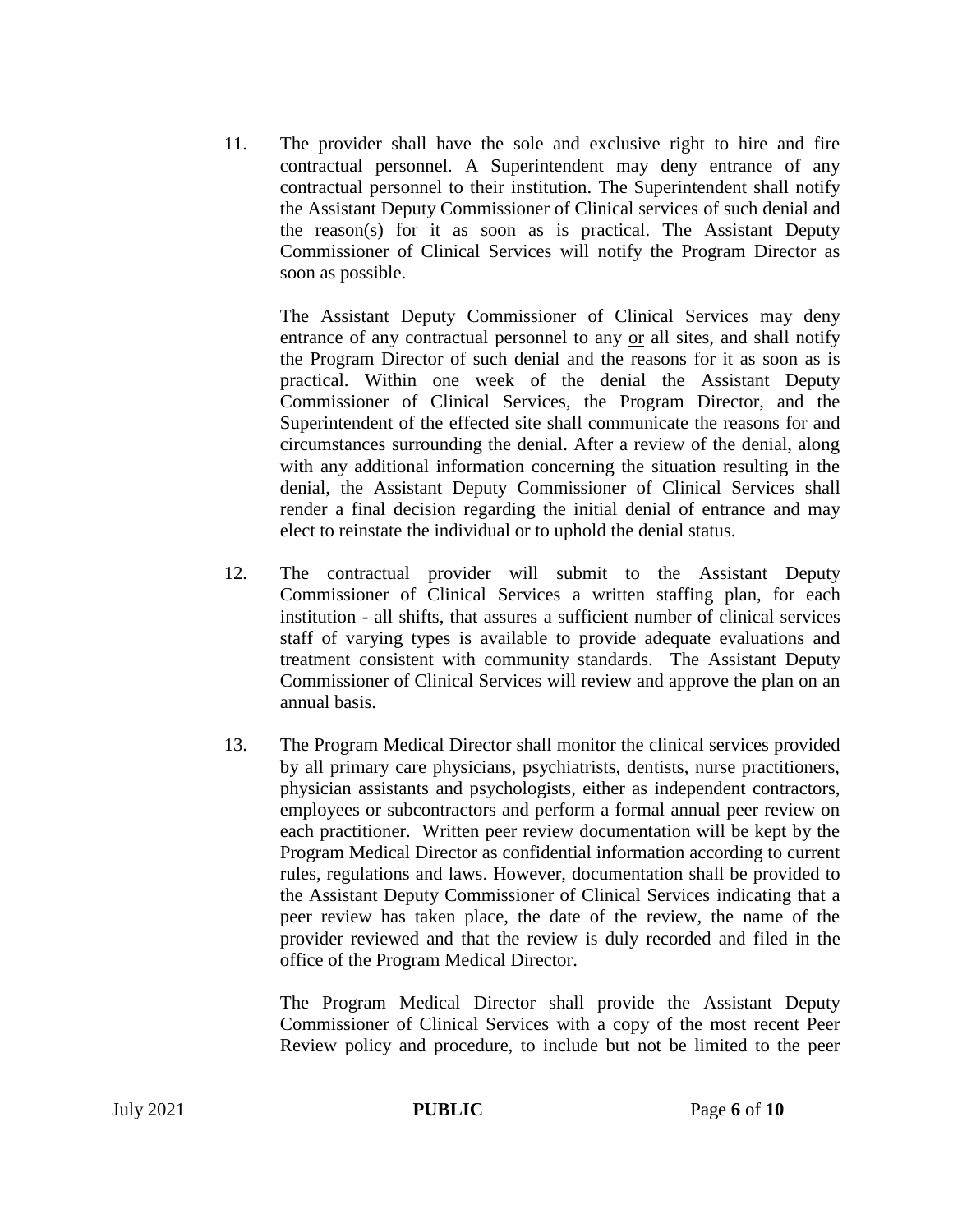review documentation process and sample forms which will be utilized throughout the process.

# **610.03 ROLE OF THE DIVISION OF HEALTH SERVICES**

The primary role of the Division of Health Services is to supervise and provide an external organizational process for reviewing, planning, monitoring, and managing the quality and appropriateness of care provided to inmates by the contractual clinical services provider. The main focus of Health Services is to ensure contract compliance by monitoring and evaluating the quality and efficiency of the contractual services. (See 103 DOC 601, *Division of Health Services Organization*)

The contractual provider shall participate in a quality assurance program established and required by the Assistant Deputy Commissioner of Clinical Services and the contractual Program Director. The contractual provider shall provide documentation of its quality assurance efforts to the Assistant Deputy Commissioner of Clinical Services. The Medical contractor shall establish a system of internal review that will include the following:

- 1. participation in a multidisciplinary committee;
- 2. collection and analysis of data together with planning, intervention and reassessment;
- 3. evaluation of data to improve access, quality and utilization of resources;
- 4. onsite monitoring of outcomes through chart review, investigation of complaints, grievances and health records, review of medication practices and monitoring of corrective action plans;
- 5. review of all deaths, suicides, attempted suicides and illness outbreaks;
- 6. implement measures to resolve problems;
- 7. re-evaluate previously implemented measures;
- 8. incorporate measure in training plans;
- 9. maintain minutes and records of proceedings;
- 10. issue quarterly reports to the health authority of findings and corrective action plans;
- 11. comply with all legal requirements regarding peer review statues and confidentiality of medical records.

# **610.04 HEALTH TRAINING FOR CORRECTIONAL PERSONNEL**

1. The goal of the Department is to establish and maintain a training program such that correctional and other personnel are trained to respond to healthrelated situations**.** The contractual provider will work with the Department to provide education material and instruction on a variety of necessary medical and mental health issues, including but not limited to the following: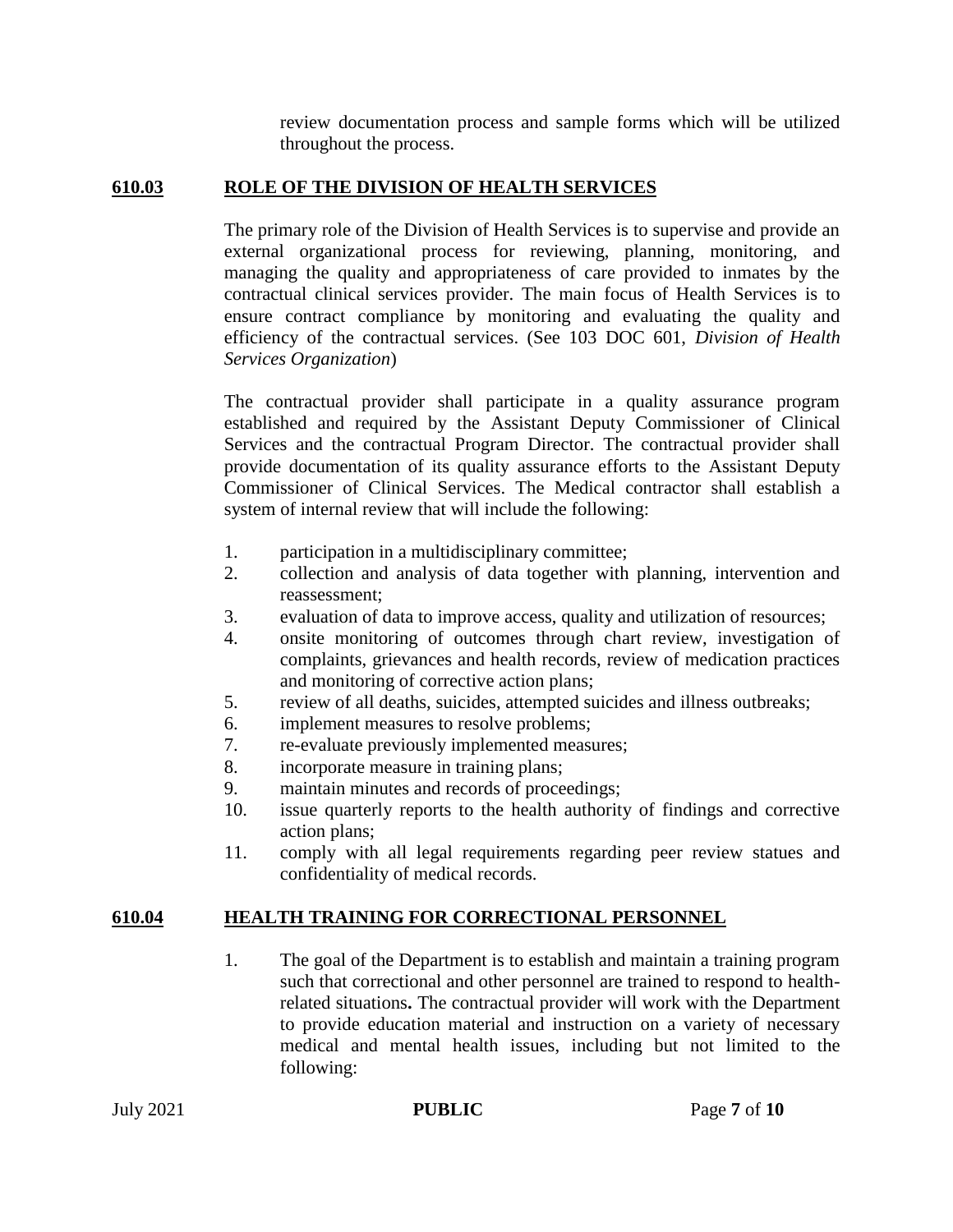- a. administration of first aid and CPR within a four minute response time,
- b. recognizing the need for emergency care in life-threatening situations (i.e. chest pain and potential suicide);
- c. methods of obtaining assistance;
- d. recognizing acute manifestations of certain chronic illnesses (i.e. seizures, intoxication and withdrawal, and adverse reaction to medication);
- e. recognizing other chronic conditions (i.e. mental illness, retardation, chemical dependency and developmental disability);
- f. response to emergency or disaster conditions;
- g. monitoring of such chronic illnesses as diabetes, epilepsy, TB and AIDS;
- h. completion of intake screening;
- i. responses and treatment for the character disordered and sexually aggressive offenders,
- j. procedures for appropriate disposition and referral to appropriate medical institutions or health care providers;
- k. suicide risk identification and prevention; and
- l. Precautions and procedures with respect to infectious and communicable diseases.
- 2. Each Superintendent or designee will ensure that:
	- a. All correctional officers are trained annually in basic first aid;
	- b. All correctional officers are trained, certified and re-certified, in cardiopulmonary resuscitation (CPR) similar to that defined by the American Red Cross; and
	- c. At a minimum, one health-trained staff person or correctional officer per shift is trained in cardiopulmonary resuscitation (CPR) and recognition of symptoms of illnesses common to inmates.
- 3. Each institution shall follow a written suicide prevention and intervention procedure which has been approved by the Assistant Deputy Commissioner of Clinical Services (refer to contractual mental health manual) as mandated by 103 DOC 650, *Mental Health Services.*
- 4. Each Superintendent will ensure that a substantial portion of the staff present on each shift (i.e. 75% or more) had health training, that the training is current and the institution has an ongoing health training program.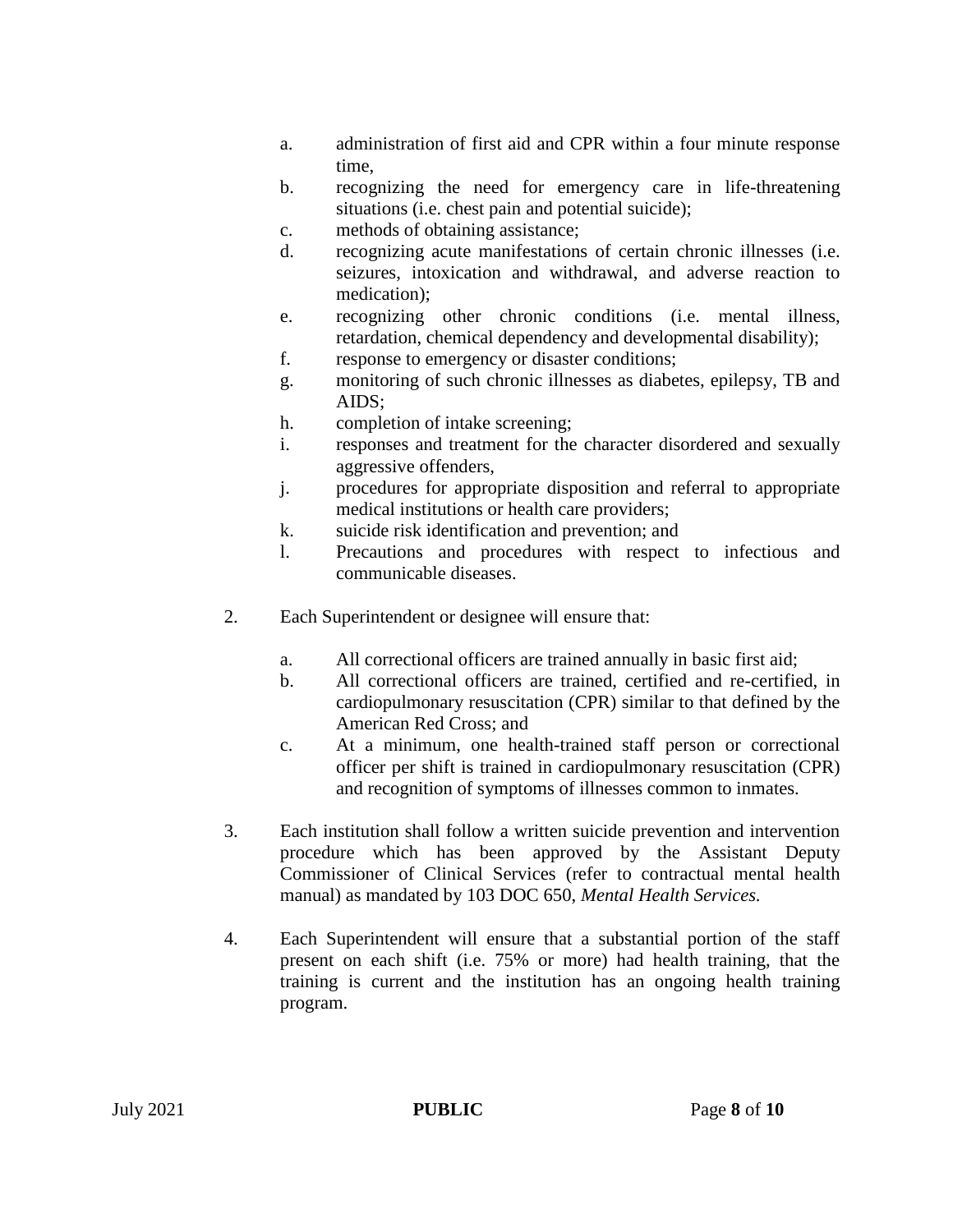### **610.05 INMATE WORKERS**

In all Department institutions, inmate workers shall be prohibited from performing the following tasks:

- 1. Performing direct patient care services. This restriction, however, should not preclude inmates from participating in a certified vocational training program;
- 2. Scheduling health care appointments;
- 3. Determining access of other inmates to health care services;
- 4. Handling or having access to surgical and dental instruments, syringes, needles, medications, and health records;
- 5. Operating diagnostic or therapeutic equipment.
- 6. Inmates who are involved in handling biohazardous wastes (i.e. dirty linens or utensil) must receive appropriate training and materials (i.e. blood spill clean up, PPE).

### **610.06 STUDENTS AND INTERNS**

Students and interns from the community shall be allowed to provide services in a institution Health Services Unit only upon the joint approval of the Assistant Deputy Commissioner of Clinical Services, the institution Superintendent**,** and the Program Medical Director of the contractual provider. Wherever students and interns are utilized to assist in the delivery of clinical services, the contractual provider shall establish a written job description which includes the basis of selection, required training, length of services, definition of tasks, supervision, and responsibilities.

- 1. All students and interns shall be oriented to the security regulations of the institution and responsible for compliance with these procedures.
- 2. All students and interns shall be oriented to the Department procedures governing Criminal Offenders Record Information (CORI) and shall be required to comply with these regulations.
- 3. Any students or interns who may be involved in clinical services delivery shall do so only under direct staff supervision commensurate with their level of training.